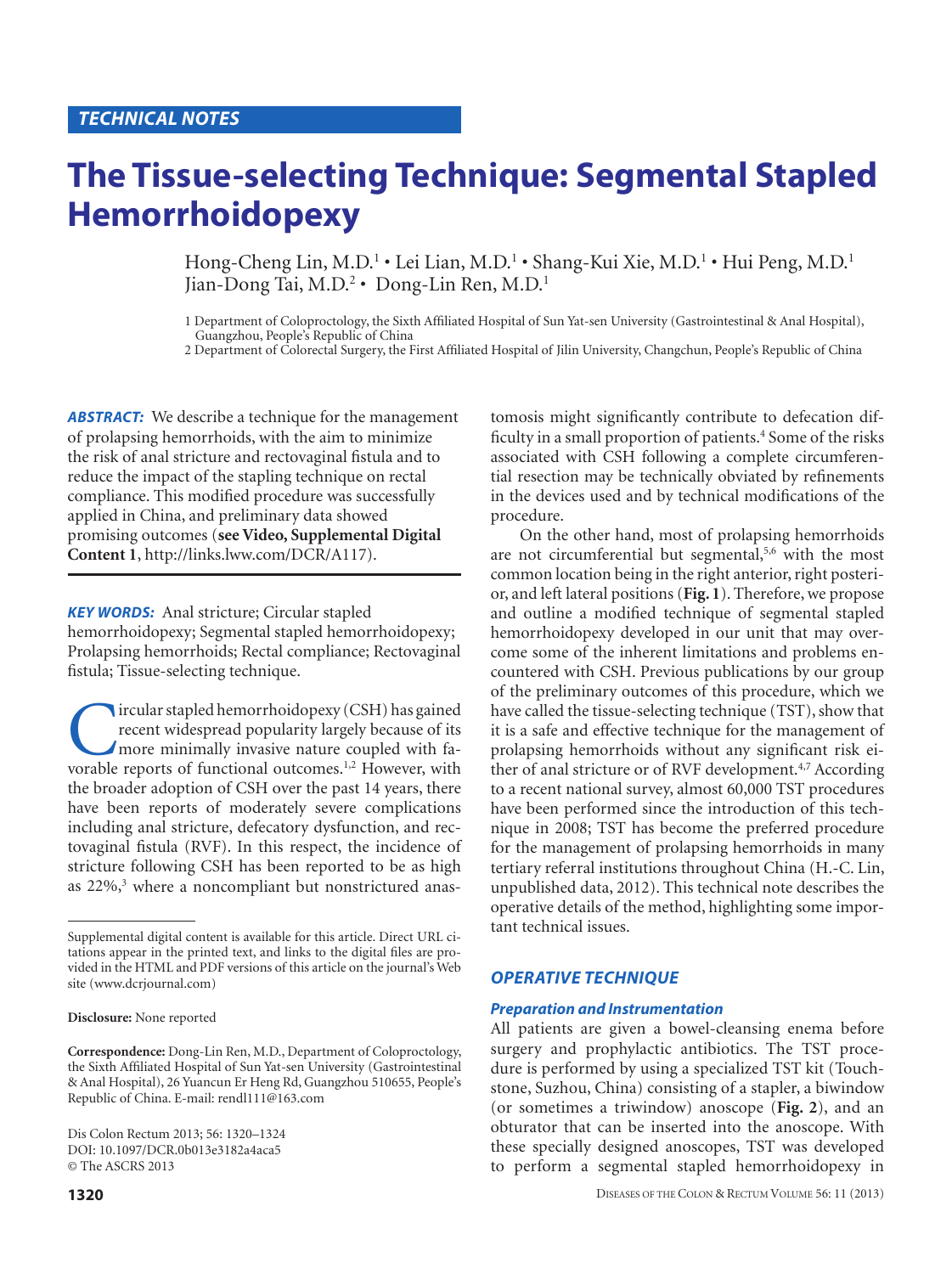

**FIGURE 1.** Most of prolapsing hemorrhoids are typically 3 major displacement anal cushions, located in the right anterior, right posterior, and left lateral aspect of the anal canal.

comparison with CSH. The TST stapler deploys 2 staggered rows of titanium staples 33mm in diameter. The staple length is 3.8mm before closure with a height of approximately 1.5mm when the instrument is closed. The specially designed anoscope includes a hollow body with 2 or 3 apertures that is closed at the distal end with a small opening located at the top.

#### *Anesthesia*

A combined spinal-epidural anesthesia is preferred in our unit because it provides sufficient relaxation of the anal sphincter muscles and allows easy insertion of the anoscope.



**FIGURE 2.** A, Biwindow anoscope with an obturator. B, Triwindow anoscope. The red dot-line box indicates the window of the anoscope, and the yellow arrows indicate the plastic bridge between the windows.

#### *Patient Positioning*

The patient is placed in a prone jackknife position that provides optimal exposure of the anorectal lumen and permits ready and comfortable access for both the surgeon and the assistant. Because of the dependent drainage of the hemorrhoidal venous complex, the prolapsing hemorrhoids tend to be less congested, resulting in reduced blood loss during the procedure. By contrast, in selected patients with significant cardiac or pulmonary dysfunction, we prefer to use either the lithotomy or left lateral position.

## *Insertion of the Anoscope*

The procedure is commenced with repeated gentle anal dilation with the use of a lubricated obturator. Following this, an anoscope is inserted together with the obturator, advancing through the anal canal first anteriorly, and then posteriorly, keeping in mind the direction of the anorectal junction. The anoscope is adjusted until its window is aligned with the mucosa above the prolapsing hemorrhoids. In general, the triwindow anoscope is used when the hemorrhoids are classically disposed in the right anterior, right posterior, and left lateral locales, whereas the biwindow anoscope is used when the hemorrhoidal positions are atypically disposed or circumferential in nature. It should be noted that the width of the aperture in the biwindow anoscope is slightly greater than the width of the aperture in the triwindow anoscope. For female patients, the plastic bridge between the 2 windows is deliberately



**FIGURE 3.** For the female patients, the bridge between the 2 windows is placed against the rectovaginal septum. After withdrawal of the obturator, the prolapsing mucosa above is pushed back, and only the rectal tissue intended for removal protrudes through the windows of the anoscope.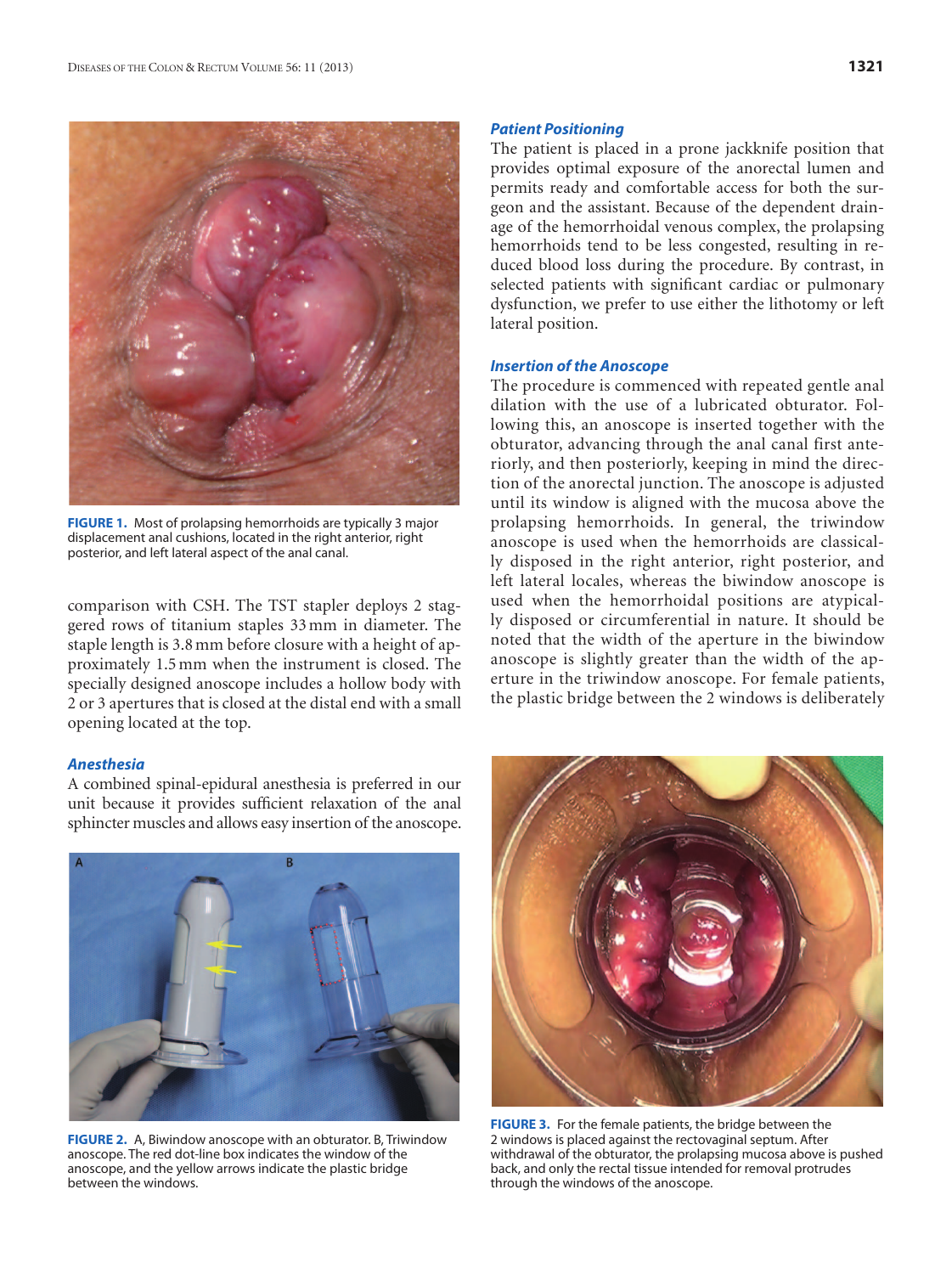placed against the rectovaginal septum for protection (**Fig. 3**). After withdrawal of the obturator, the prolapsing mucosa above is pushed back so that only the tissue intended for removal protrudes through the windows of the anoscope.

## *Placement of Pursestring Suture and Insertion of the Stapler*

The transparent anoscope provides an easy visualization of the dentate line, allowing the surgeon to check the correct position of the placement of pursestring. At this time, a 2/0 Vicryl suture (Ethicon, Cincinnati, OH) is placed approximately 3 cm above the dentate line, and the needle only catches the mucosa and/or submucosa that protrude through the window (**Fig. 4**). Because of the bridge between the windows, the pursestring is only segmental rather than circumferential as in a conventional CSH. To slightly rotate the anoscope, the rectal mucosa can be maximally caught and pulled through the windows of the anoscope by the segmental pursestring. The stapler is then opened, and the anvil is introduced and positioned above the pursestring suture (which is secured to the rod), where segments of rectal tissue (2 or 3) are pulled into the stapler housing by the traction suture to form several fan-shaped mucosal flaps (**Fig. 5**).

## *Management of Mucosal Bridge and "Dog Ears"*

After the stapler is fired and then removed, a minimal mucosal bridge with some staples connecting the 2 edges of the mucosectomies is formed similarly to the stapled transanal rectal resection procedure (**Fig. 6**). These bridges are separated with scissors. The free ends of the dis-



#### *Highlights of the TST*

The TST is specifically designed to treat segmental prolapsing hemorrhoids through segmental stapled hemorrhoidopexy rather than CSH. It is encouraging that TST has potential to overcome the shortcomings of a CSH (associated with more stricture, RVF, and adverse function) with the inherent merit of a CSH (easy to perform, shorter operative time, less bleeding, and higher consistency among surgeons) in comparison with traditional nonstapling hemorrhoidectomy. Because of the protection by the bridge of the anoscope, the normal rectal wall is preserved between the mucosectomies with the expectation that normal rectal compliance is maintained, potentially resulting in improved functional outcome. Furthermore, because TST spares the tissue between mucosectomies, it protects tissue adjacent to the rectovaginal septum in women, resulting in a reduced risk for RVF formation and for the development of postoperative anal stricture, as well.



**FIGURE 4.** Placement of the segmental pursestring through the triwindow anoscope.



**FIGURE 5.** A representative image illustrating a segmental stapled hemorrhoidopexy for prolapsing hemorrhoids. Fan-shaped (2 pieces) flaps were drawn into the stapled device.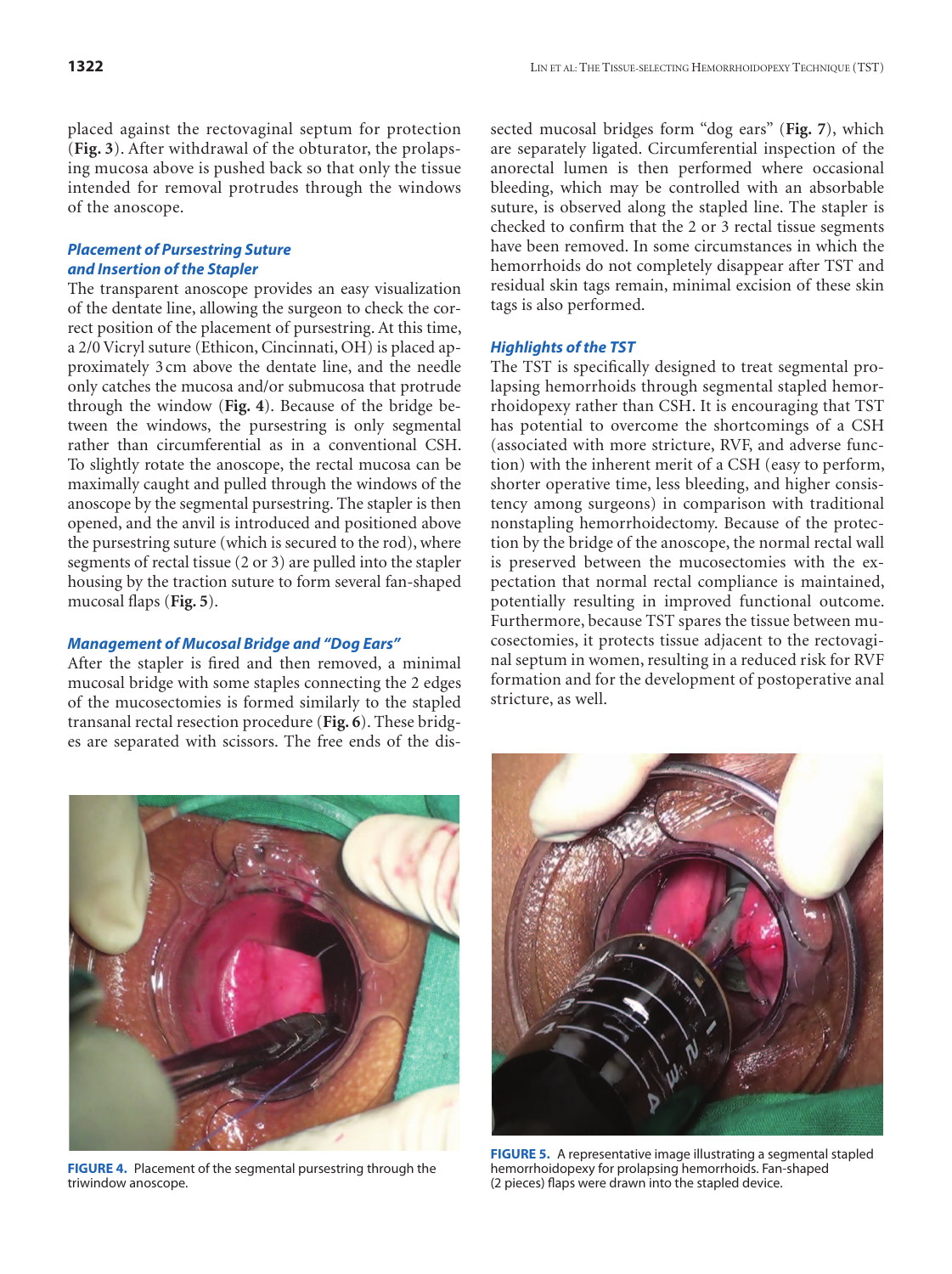

**FIGURE 6.** A minimal mucosal bridge (the red arrow) with some staples connecting the 2 edges of the mucosectomies (akin to the stapled transanal rectal resection procedure) is separated. The green arrows indicate the stapled line. The yellow arrow indicates the mucosal bridge (normal rectal mucosa) between the mucosectomies.

# *DISCUSSION*

The TST was originally designed to treat segmental prolapsing hemorrhoids, coupling the advantages of a CSH with a more minimalist approach designed to reduce the likelihood of some of the inherent complications of the conventional CSH procedure, such as an anal stricture or a RVF. Our preliminary clinical nonrandomized case-cohort studies have shown that the 2-year recurrence rate is 2.9% with TST and



**FIGURE 7.** Free end of the dissected mucosal bridge forming a "dog ear." The yellow arrow indicates the stapled line. The green arrow represents normal tissue.

5.3% with CSH; TST has less postoperative pain and fewer episodes of urgency, and it has not been associated with any cases of postoperative anal incontinence or stricture formation.<sup>4</sup> These encouraging results suggest a value in conducting a prospective, multicenter, randomized controlled trial comparing TST with the CSH procedure in patients for prolapsing symptomatic hemorrhoids. At present, we feel that TST is contraindicated in patients with severe proctitis, anismus, enterocele, or significant anal stenosis.

One advantage of the TST procedure is the negligible risk of an anal stricture. With a circular anastomosis, an anal stricture following the CSH procedure has been reported in between 0.8% and 22% of cases.<sup>3,8</sup> In some of these patients, injudicious and excessive removal of part of the anoderm may have contributed; however, even with a meticulous technique, there remains a small but significant risk of an anal canal stricture with any method using circumferential mucosal excision. Equally, a circular mucosectomy has a greater chance of resulting in a RVF, particularly in parturient women with an attenuated rectovaginal septum. The new TST technique prevents both of these complications by exploiting the bridge as part of the design of the specially designed anoscope.

In our clinical practice, we have noted that some patients report difficulty in defecation after a few postoperative months where an anal stricture was excluded by digital rectal examination. In this respect, it is likely that this represents a disturbance in rectal compliance where rectal distensibility and sensory thresholds decrease following CSH.<sup>9,10</sup> It is suggested that the presence of a fixed, noncompliant circular staple ring will contribute to fecal urgency in some patients and leakage where our limited experience has shown clinical improvement following longitudinal scar excision. The concept of partial resections designed to preserve some normal rectal bridging tissue is aimed at safeguarding rectal compliance and functional outcome.

## *ACKNOWLEDGMENT*

The authors thank Prof Andrew Zbar for his critical review of the manuscript.

# *REFERENCES*

- 1. Ommer A, Hinrichs J, Möllenberg H, Marla B, Walz MK. Longterm results after stapled hemorrhoidopexy: a prospective study with a 6-year follow-up. *Dis Colon Rectum*. 2011;54:601–608.
- 2. Tjandra JJ, Chan MK. Systematic review on the procedure for prolapse and hemorrhoids (stapled hemorrhoidopexy). *Dis Colon Rectum*. 2007;50:878–892.
- 3. Au-Yong I, Rowsell M, Hemingway DM. Randomised controlled clinical trial of stapled haemorrhoidectomy vs conventional haemorrhoidectomy; a three and a half year follow up. *Colorectal Dis*. 2004;6:37–38.